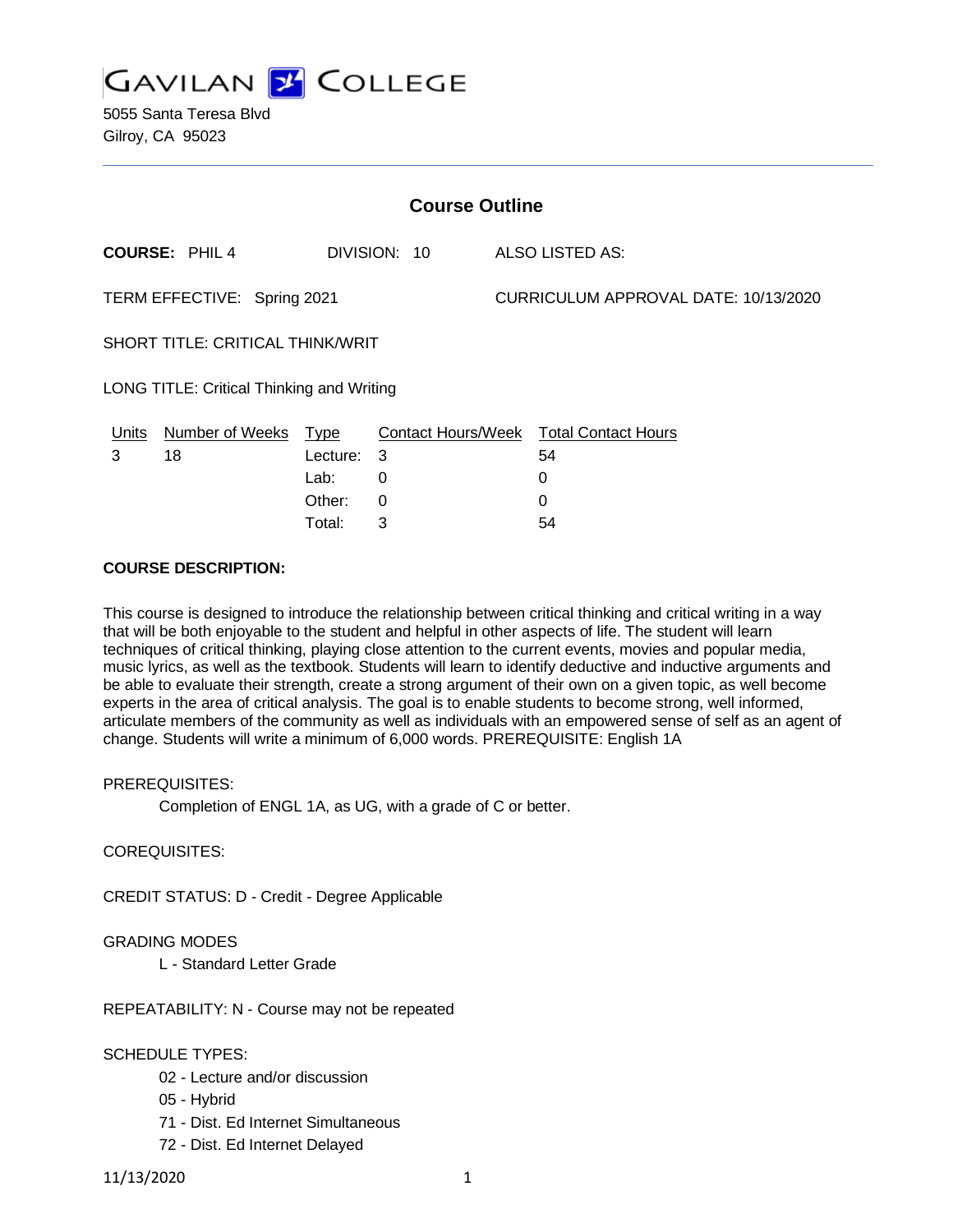# **STUDENT LEARNING OUTCOMES:**

1. Learners will identify arguments, including the claims, premises, and conclusions they contain and the issues they address. Measure: Exams, Reading assignments, Class discussions

PLO: 1,2,4 ILO: 1,2 GE-LO: a1,a2,a3,a4,a6,a7,a8.a9,c3,c4

Year assessed or anticipated year of assessment: F15

2. Learners will analyze and evaluate arguments in terms of validity, strength, cogency, and soundness. Measure: Exams, Text-based quizzes, Essays PLO: 1,3,4 ILO: 1,2,4 GE-LO: a1,a2,a3,a4,a6,a7,a8.a9,c3,c4 Year assessed or anticipated year of assessment: F15

3. Learners will identify non-rational means of persuasion, including rhetorical devices, fallacious reasoning (fallacies), cognitive biases, and real-world applications thereof.

Measure: Exams, Quizzes, In-class presentations

PLO: 1,4,5 ILO: 1,2,4,6 GE-LO: a1,a2,a3,a4,a6,a7,a8.a9,c3,c4,c5,c6,c7 Year assessed or anticipated year of assessment: S16

4. Learners will compose cogently written argumentative essays supported by well-researched, credible sources and demonstrating clarity, concision, precision, and organization.

Measure: Final Essay, In-class writing activities, Written Examinations

PLO: 1,2,3,4,5 ILO: 1,2,3,4,6 GE-LO: a1,a2,a3,a4,a5,a6,a7,a8.a9,c3,c4,c5 Year assessed or anticipated year of assessment: S16

# PROGRAM LEARNING OUTCOMES:

1. Demonstrate knowledge of the basic rules and principles of logic, especially the skill of identifying, analyzing, and evaluating arguments.

2. Demonstrate knowledge of the perennial questions, problems and theories in the major areas of philosophy (metaphysics, epistemology, value theory, logic), including the arguments and views of the figures in the history of philosophy who address them.

3. Demonstrate proficiency in philosophical writing, which includes presenting and supporting a philosophical thesis and articulating and responding to counterarguments in a way that is clear, concise, accurate, precise, thorough, coherent, and well-organized.

4. Demonstrate the virtues of a critical thinker, including being open-minded, unbiased, intellectually modest, truth-seeking, imaginative, appropriately skeptical, free-thinking, consistent, and empathetic.

5. Demonstrate knowledge of the philosophical views of groups who are unrepresented, disenfranchised, undervalued, and nonwestern.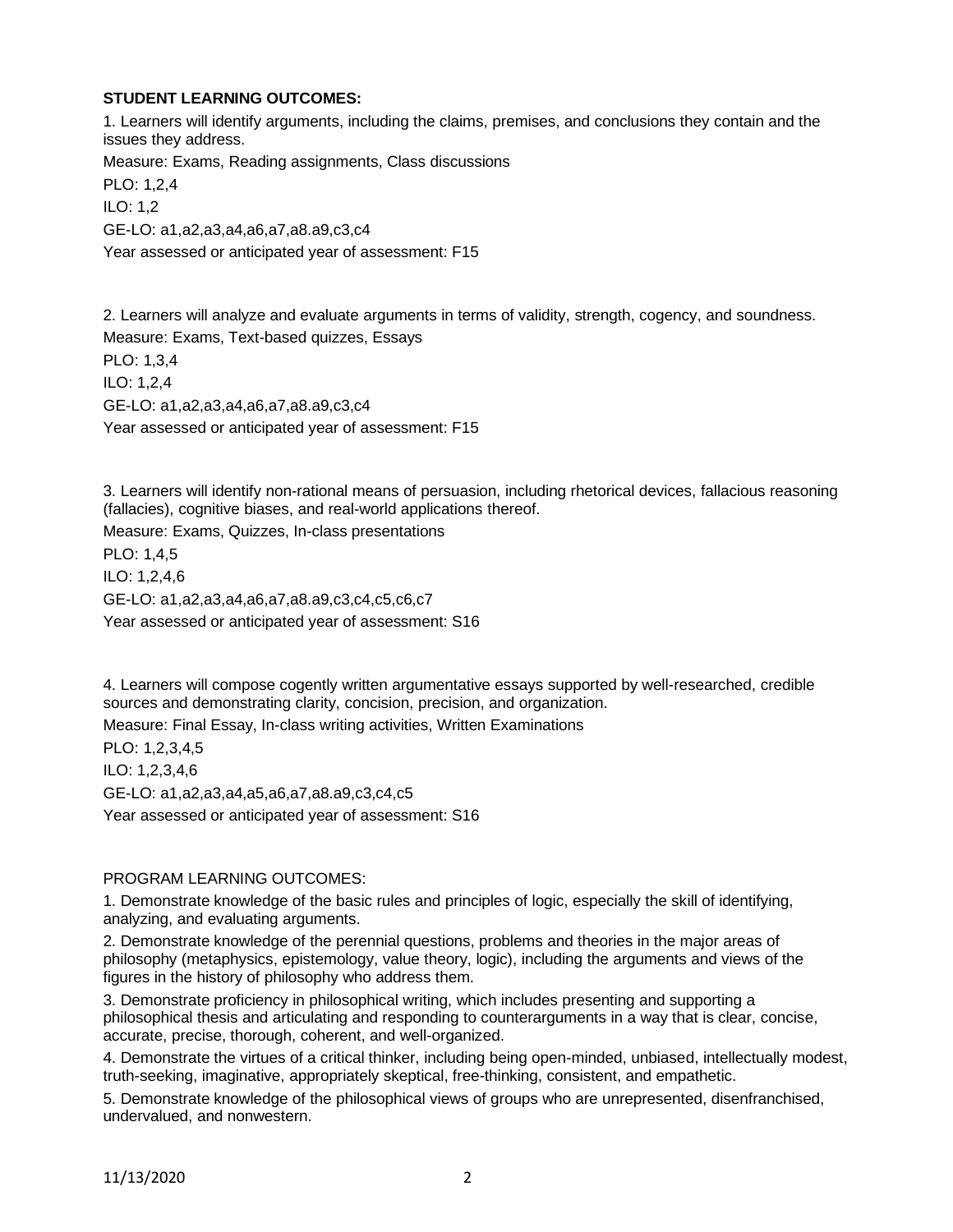### **CONTENT, STUDENT PERFORMANCE OBJECTIVES, OUT-OF-CLASS ASSIGNMENTS**

#### Curriculum Approval Date: 10/13/2020 **DE MODIFICATION ONLY**

WEEK 1

#### 3 HOURS

Introductory ideas: define philosophy, what is critical thinking, basics of arguments, perspective, values, agency, world-views, goals and expectations. Readings: LP 3-28; Plato's Apology. Come to class with 3 questions about the Apology.

### WEEK 2

#### 3 HOURS

Apology continued: why this text is generally assigned as a first reading in philosophy. A discussion of the dialogue and Socratic Method. Write a 2-3 page paper on whether or not Plato's Apology still a relevant text for college students today or is an artifact of hegemonic education and of little or no value today. Assign: GR chap 1, LP chap 4-8, and give out handouts

### WEEK 3-4 6 HOURS

What is philosophizing? How is it relevant to contemporary society? What is the major criteria for developing theories within each of the different divisions of the field? Discussion of the basics of moral theory and social justice inquiry.

#### WEEK 5-7

### 9 HOURS

Arguments: overview of the connection between evidence and the conclusion. Evaluation of evidence, use of language, distinction between argument and evaluation, distinction between ambiguity and vagueness. Argument versus propaganda, media and news presentations, etc. Goal: develop the fundamentals of critical inquiry. Readings: GR chap 1-2, LP chap 4-8, TC chap 1-2 WEEK 8 3 HOURS

Audience: assumptions of who the audience is and what that group may or may not think about topics, writing for a particular audience, etc. Here students will engage further in reading for, identification of, and evaluation of arguments based on the skills developed thus far. GR chap 3. Students will be asked to evaluate via text for whom a particular selection is written.

### WEEK 9

#### 3 HOURS

Informal fallacies: LP chap 10, handouts. Assigned essay: Write a 4 to 6 page essay analyzing an argument diagnosing fallacies in a given text.

#### WEEK 10-11

#### 3 HOURS

Discussion and work on critical writing strategies to be interwoven with critical thinking strategies. Students will begin the process of developing extended argumentative essays of their own and learn research techniques of primary and secondary sources. Term paper outline due with source citation.

#### WEEK 12-13

# 6 HOURS

Definitional Arguments: GR chap 5, LP 6-9. Write a 4 to 6 page essay analyzing an argument that turns on a definition. Causal Arguments: GR chap 6 Arguments that attempt to prove or disprove a causal claim.

# WEEK 14-15

#### 6 HOURS

Evaluative Arguments: GR chap 7, TC chap 5 (capital punishment) Trial exercise: Take a historic murder trial and determine whether the jury's decision was correct based on current evidence, potential of bias, etc.

# WEEK 16

#### 3 HOURS

Arguments from Analogy: write a 2-3 page essay essay analyzing a text that rests on an analogy. Discussion of legal reasoning. Discussion of pornography TC chap 12

#### WEEK 17

3 HOURS Science and pseudo-science, call to battle, global capitalism, and other problematic topics. Debate, discussion, and personal interpretation.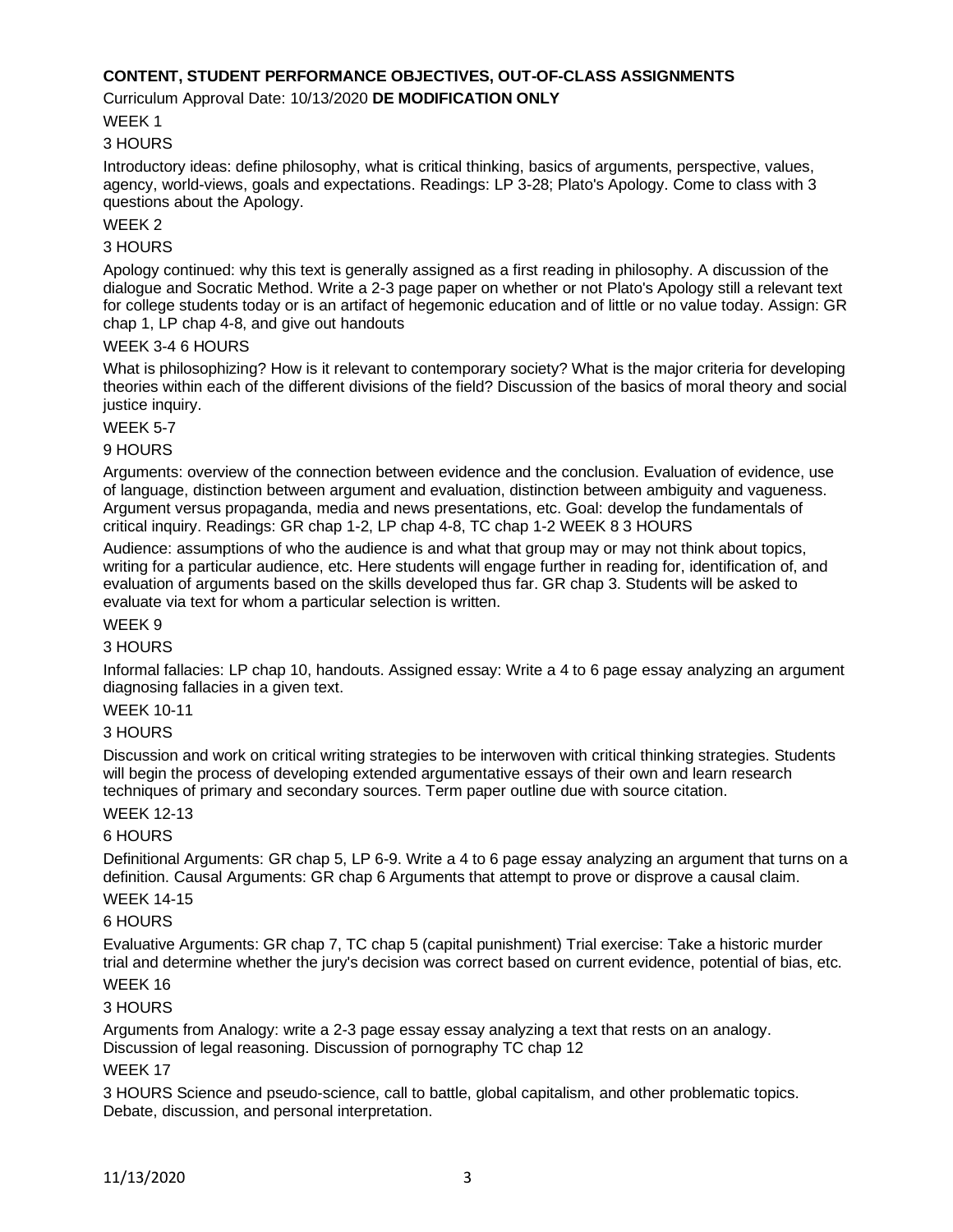WEEK 18

2 HOURS

Write an 8-10 page research paper evaluating and analyzing reasoning methods, fallacies and rhetorical devices of a print or video advertisement.

# **METHODS OF INSTRUCTION:**

Lecture/discussion, small group work, debates, research argumentative essay, quizzes and exams

# **METHODS OF EVALUATION:**

CATEGORY 1 - The types of writing assignments required: Percent range of total grade: 75 % to 80 % Written Homework Essay Exams Term or Other Papers CATEGORY 2 -The problem-solving assignments required: Percent range of total grade: 5 % to 10 % Exams CATEGORY 3 -The types of skill demonstrations required: Percent range of total grade: 5 % to 5 % Class Performance/s CATEGORY 4 - The types of objective examinations used in the course: Percent range of total grade: 0 % to 5 % Multiple Choice True/False Matching Items CATEGORY 5 - Any other methods of evaluation: Percent range of total grade: 5 % to 10 % debate

# **REPRESENTATIVE TEXTBOOKS:**

Required: Moore, Brooke Noel; Parker, Richard. Critical Thinking, 11th edition. New York, NY: McGraw-Hill, 2015. Or other appropriate college level text. ISBN: 9780078119149 Reading level of text, Grade: 13+ Verified by: Arturo Rosette